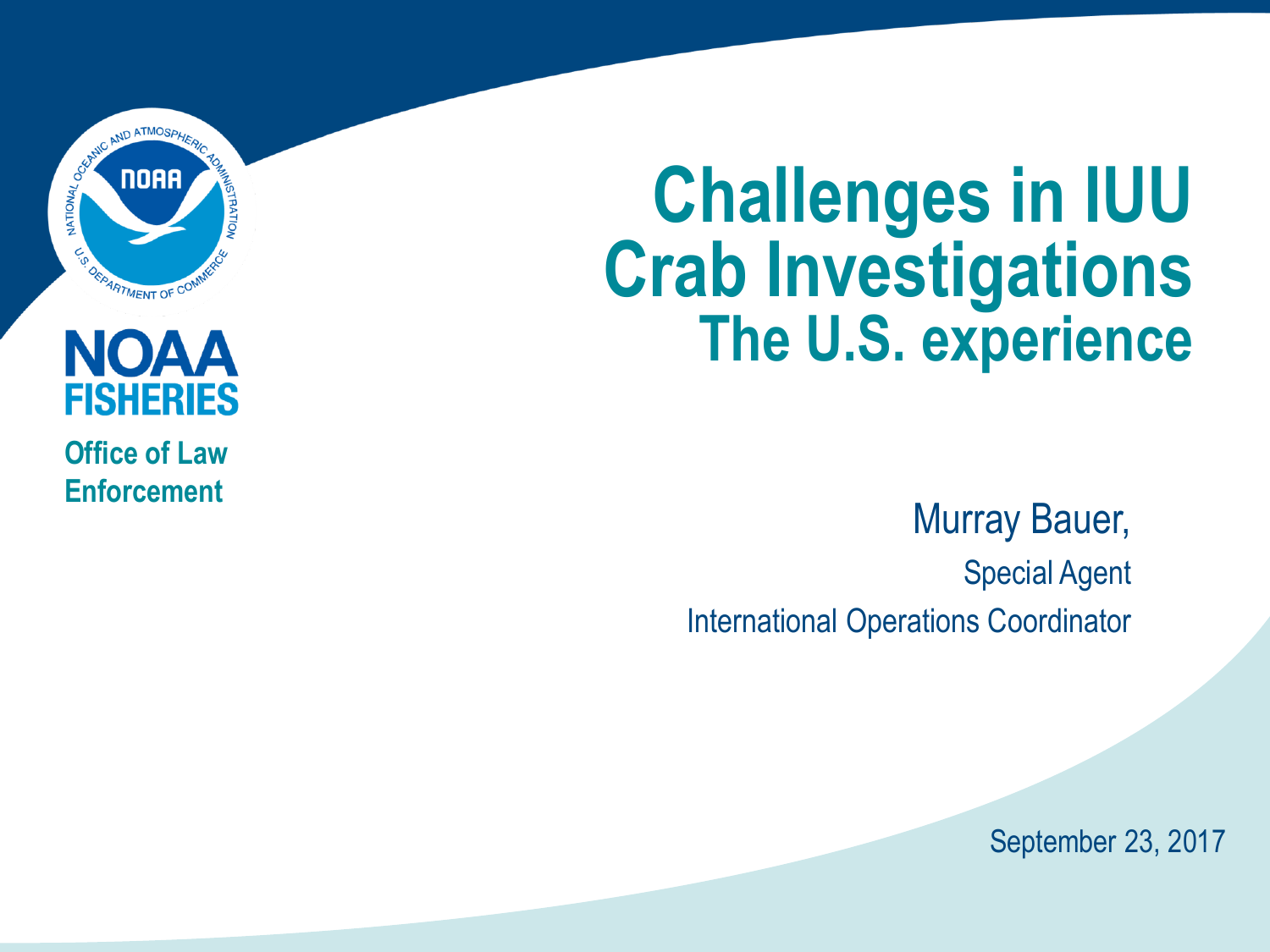# **Key Issues**

IUU fishing of Russian crab resources is a widely reported problem that we have known about for approximately 10 years.

In early 2000's, U.S. imports of Russian king crab exceeded the entire Russian harvest quota.

Currently, Russian TAC for King crab is set at 13 million kilos. Imports to U.S. have reached 8 million and are anticipated to reach 11 to 12 million kilos by end of year. However, U.S. is not the only market.

Majority of king crab in U.S. market is Russian origin. Genetic testing found blue king crab labeled as king crab, red king crab and Alaska red king crab (2007).



Removing from the U.S. market deters incentives and helps equalizing the playing field for the U.S. fleet due to market manipulation.

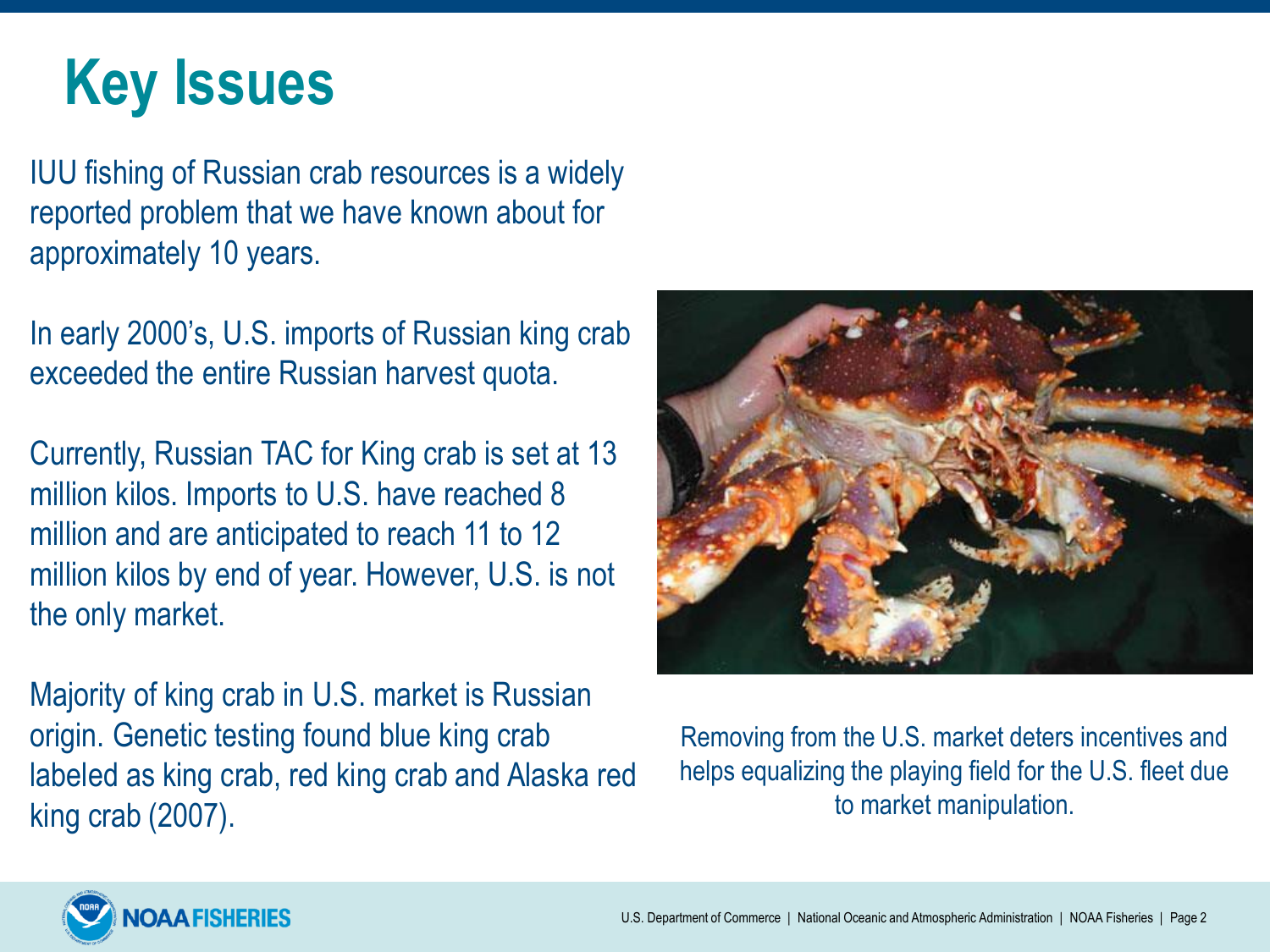#### **U.S. Imports of King Crab by National Source of Origin – In Kilos**



*The large volume and diversity of seafood imports creates a challenge to detecting IUU seafood imports.* 

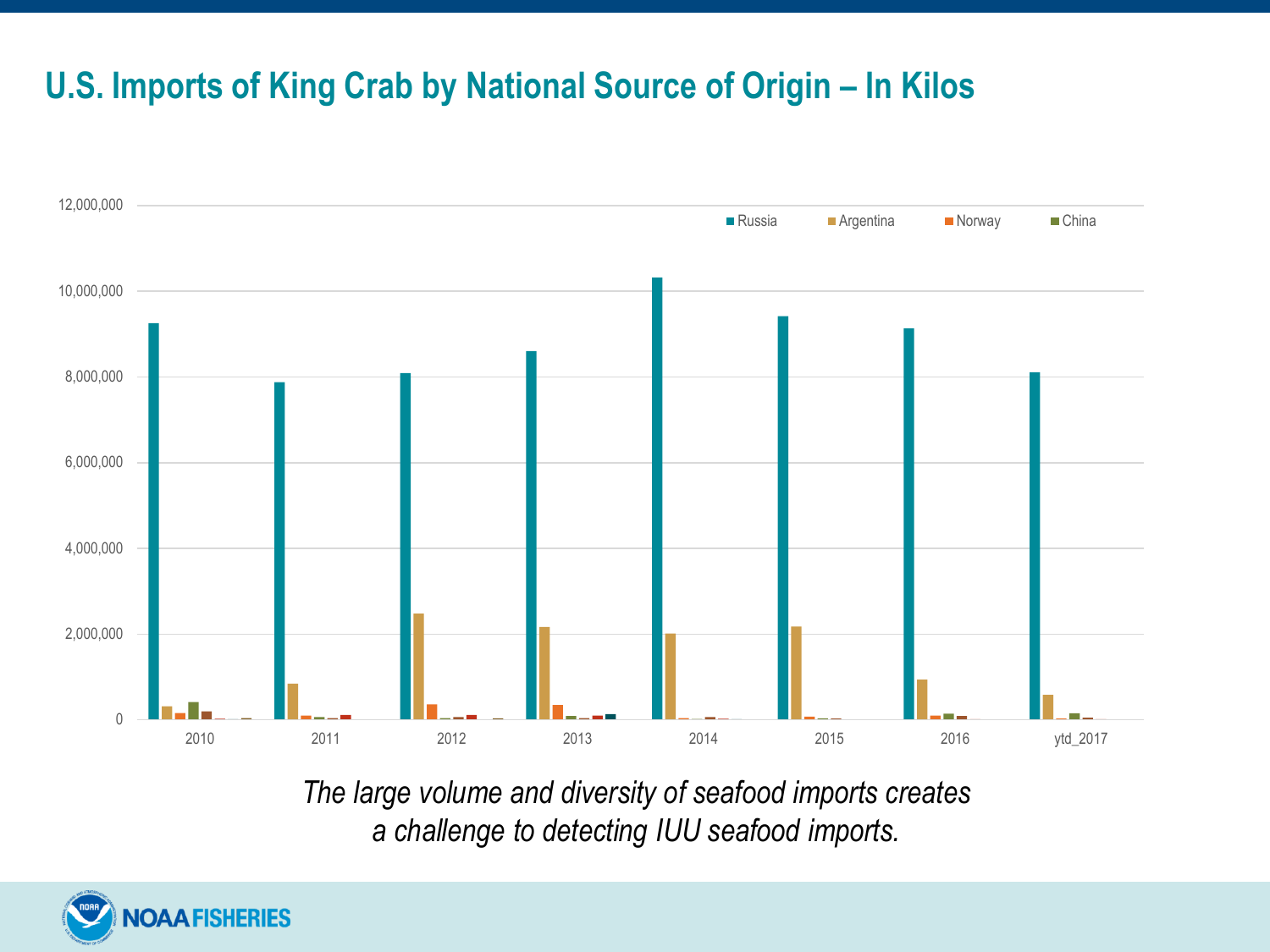# **Catching drops of water from a fire hose!**

- Northwest U.S. ports receive \$1 billion in seafood imports annually.
- Blaine, Washington receives the greatest volume of seafood entries at a land port in the western U.S.

- "Harbor Seafood's case"
	- Investigation of Russian king crab imports in December 2010.

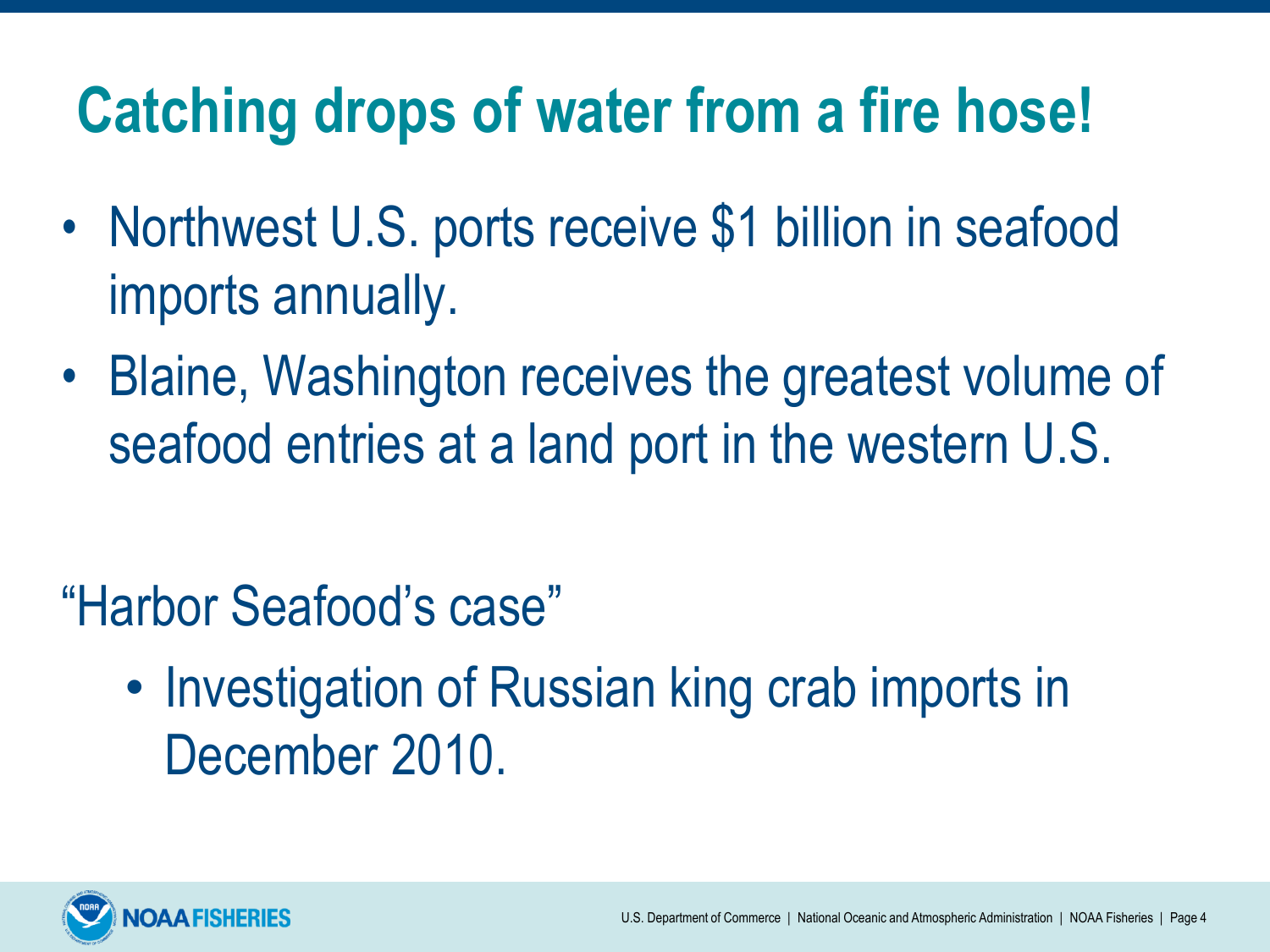## **Investigation**

- In late 2010, OLE agents learned of a large quantity of illegal king crab available in Busan, Korea.
- OLE coordinated with U.S. Customs (CBP) to initiate an inspection program at the Port of Seattle.
- Entries are screened and vessel quota was verified with Russian Authorities.
- Direct relationship between OLE and Russian Border Guard was crucial to effecting seizure and to successful prosecution

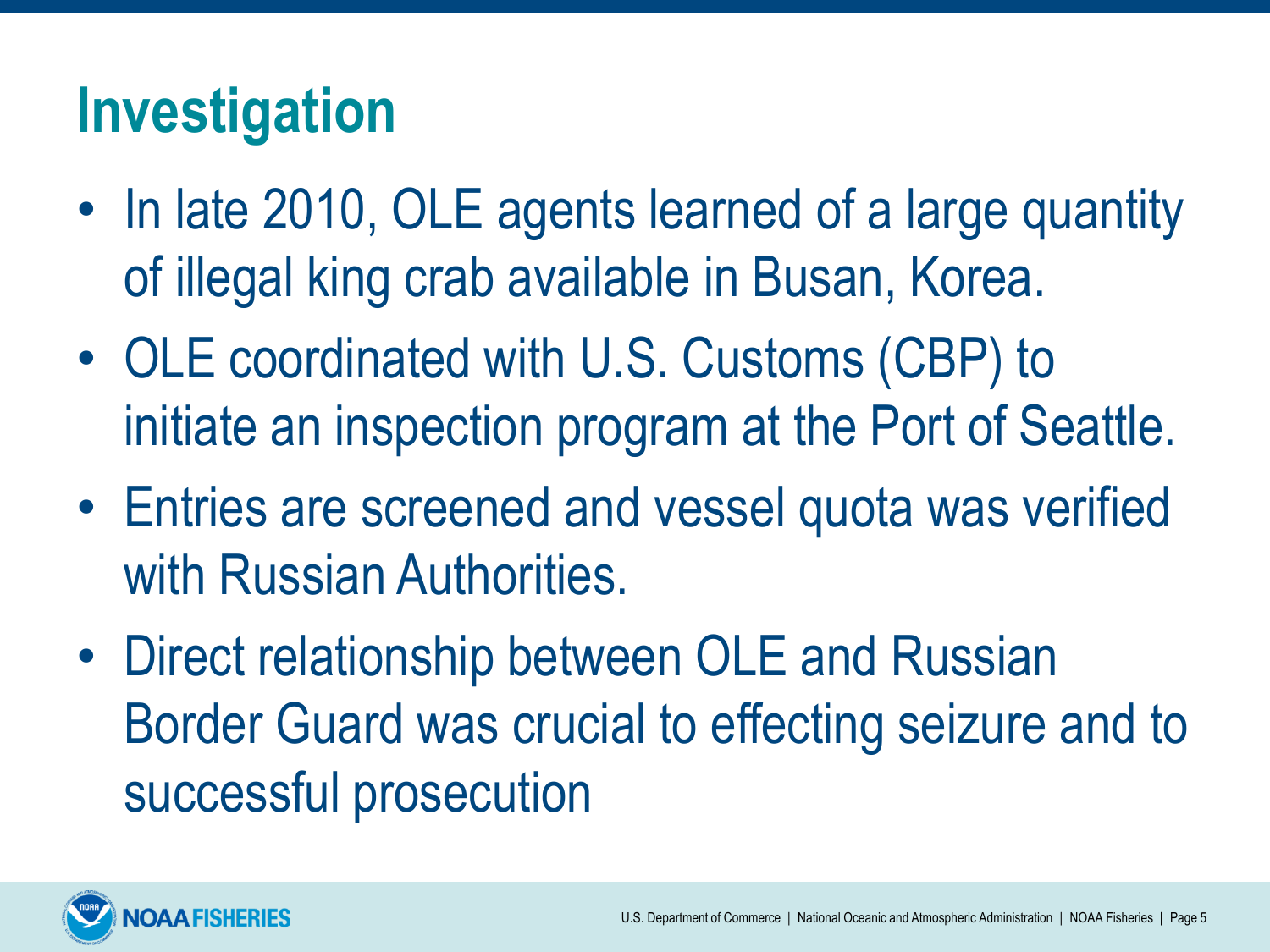## **Investigation**

- Identified catch as originating from multiple Russian vessels and companies.
- Products routed through trading companies in Japan, Hong Kong and South Korea enroute to the U.S.

112 metric tons valued at \$2.7 million detained for inspection and ultimately seized by NOAA OLE and forfeited to the U.S. Government.

(OLE – NOAA Office of Law Enforcement)

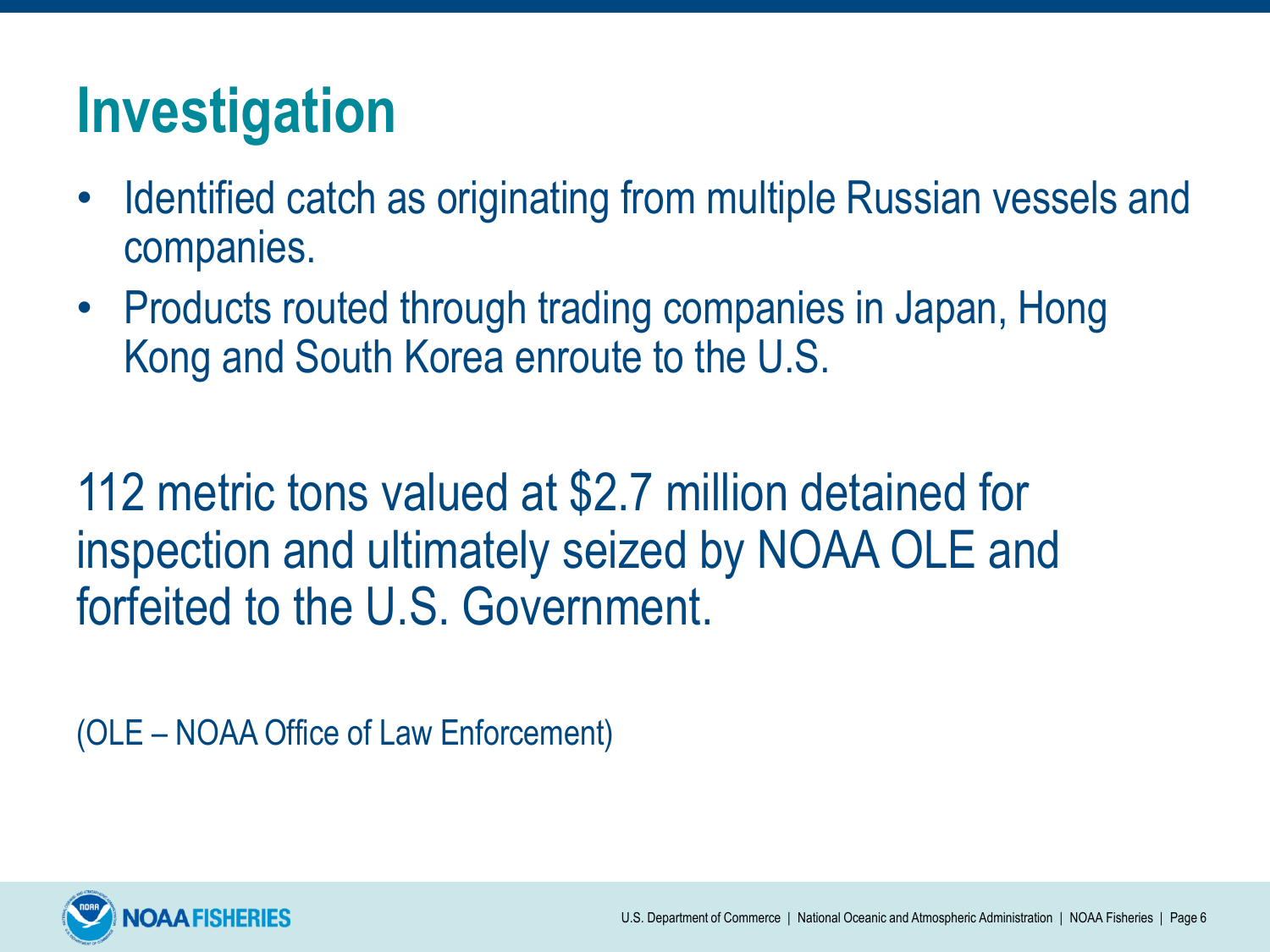#### **Identifying Ownership and Beneficial Owners**



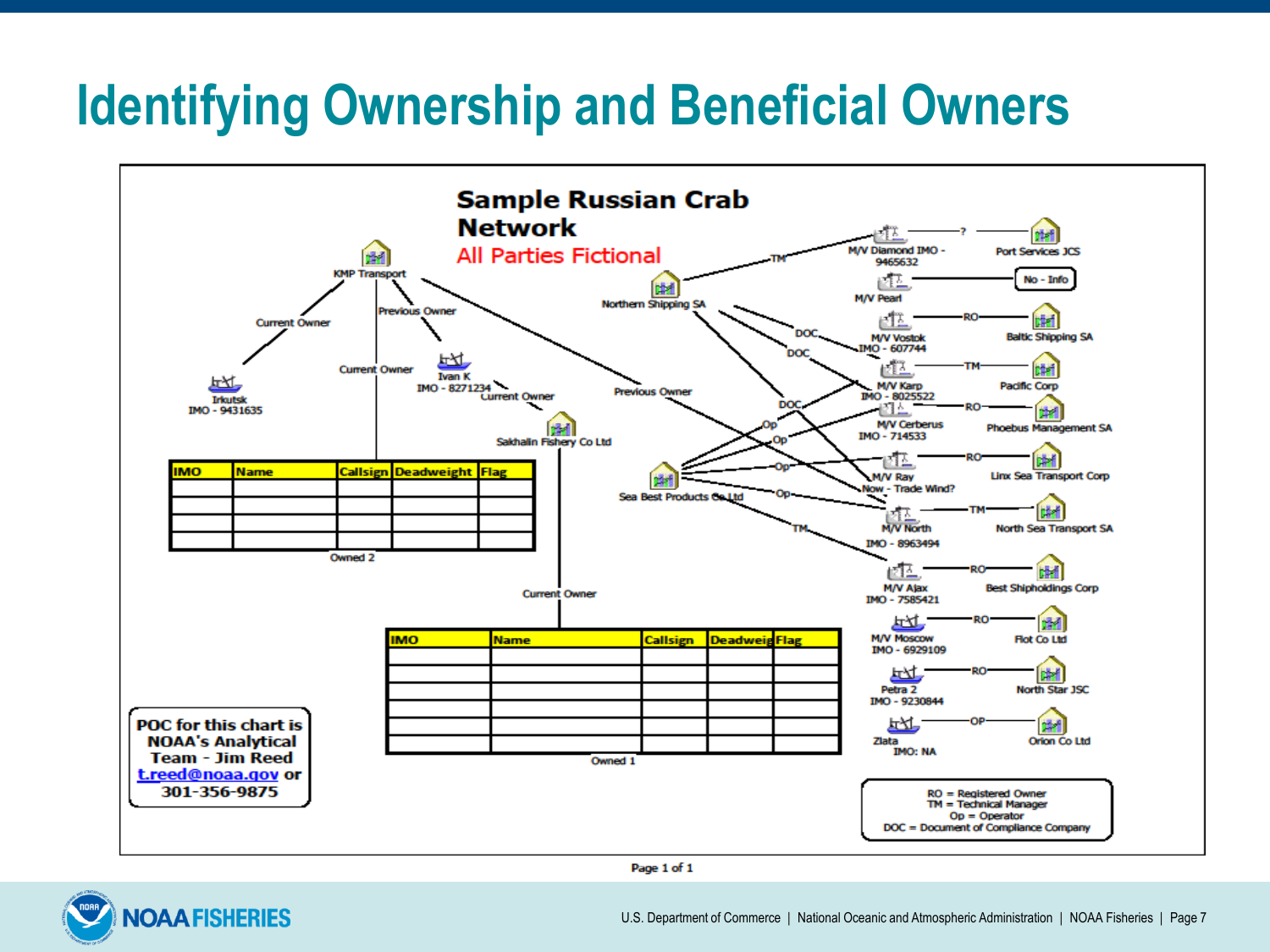## **Challenges**

- 100% of Russian crab travels through Japan, South Korea or China before coming to the U.S.
- Criminal organizations controlling crab trade operate across multiple countries.
- Critical import data collected by other U.S. agencies (Food and Drug Administration- FDA) was not freely available to NOAA OLE.
- Customs entry data of limited usefulness for screening entries.
- Lack of information about the traders/ processes in Japan, S. Korea and China that are behind the deliveries of IUU products to the U.S.

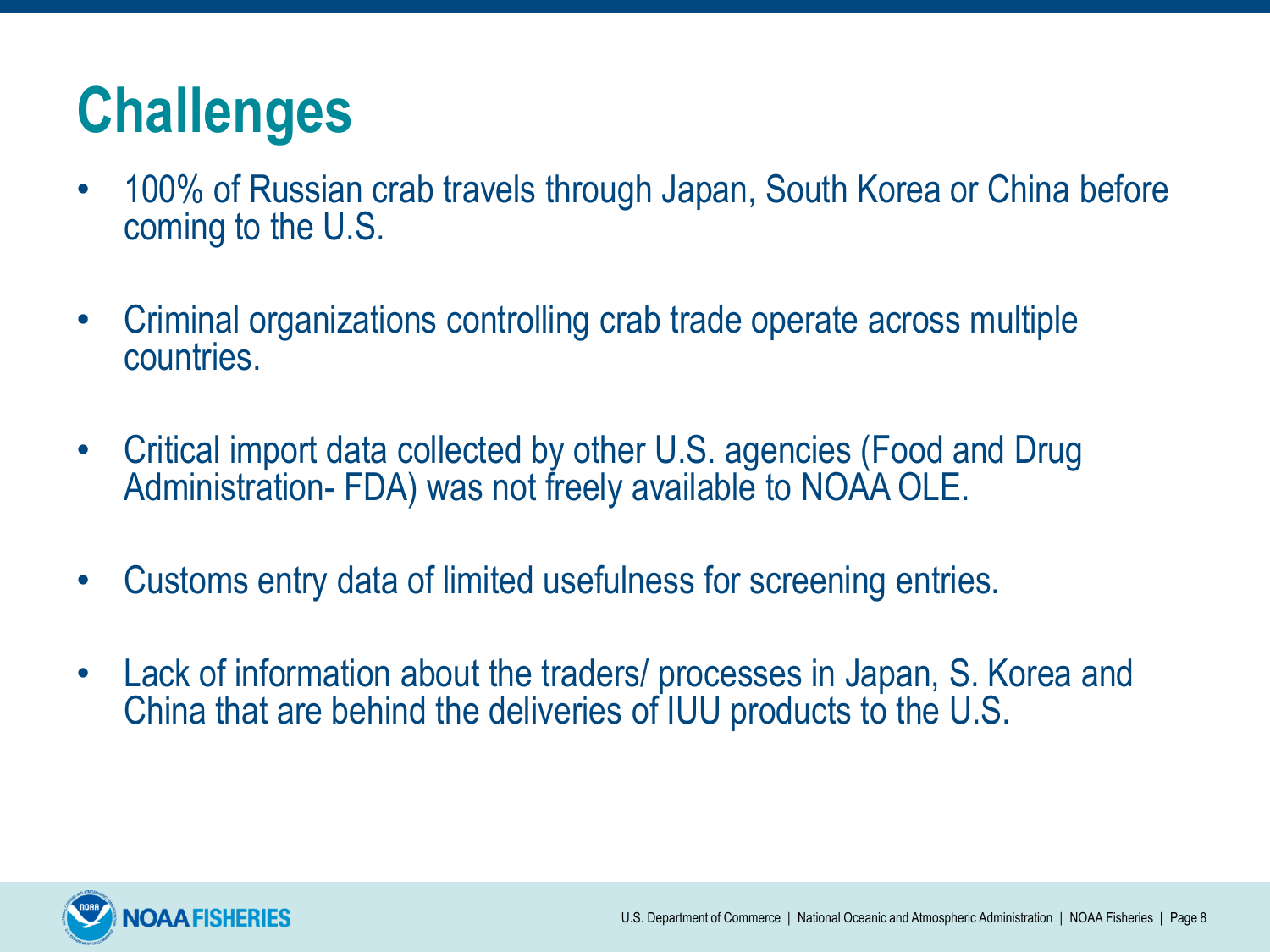# **Impact of OLE Action**

- Imports of Russian crab declined by over 40%.
- Russian Authorities opened a parallel investigation against the Russian vessel and company.
- U.S. Customs initiated a crab inspection operation West Coast wide.
- Efforts to form a Russian crab working group within OLE to develop comprehensive strategies to reduce IUU crab shipments to the US.
	- Both internal OLE strategies, and proposals to other U.S. Partner agencies (FDA and CBP).
	- Future coordination and communication with other transit countries needed.

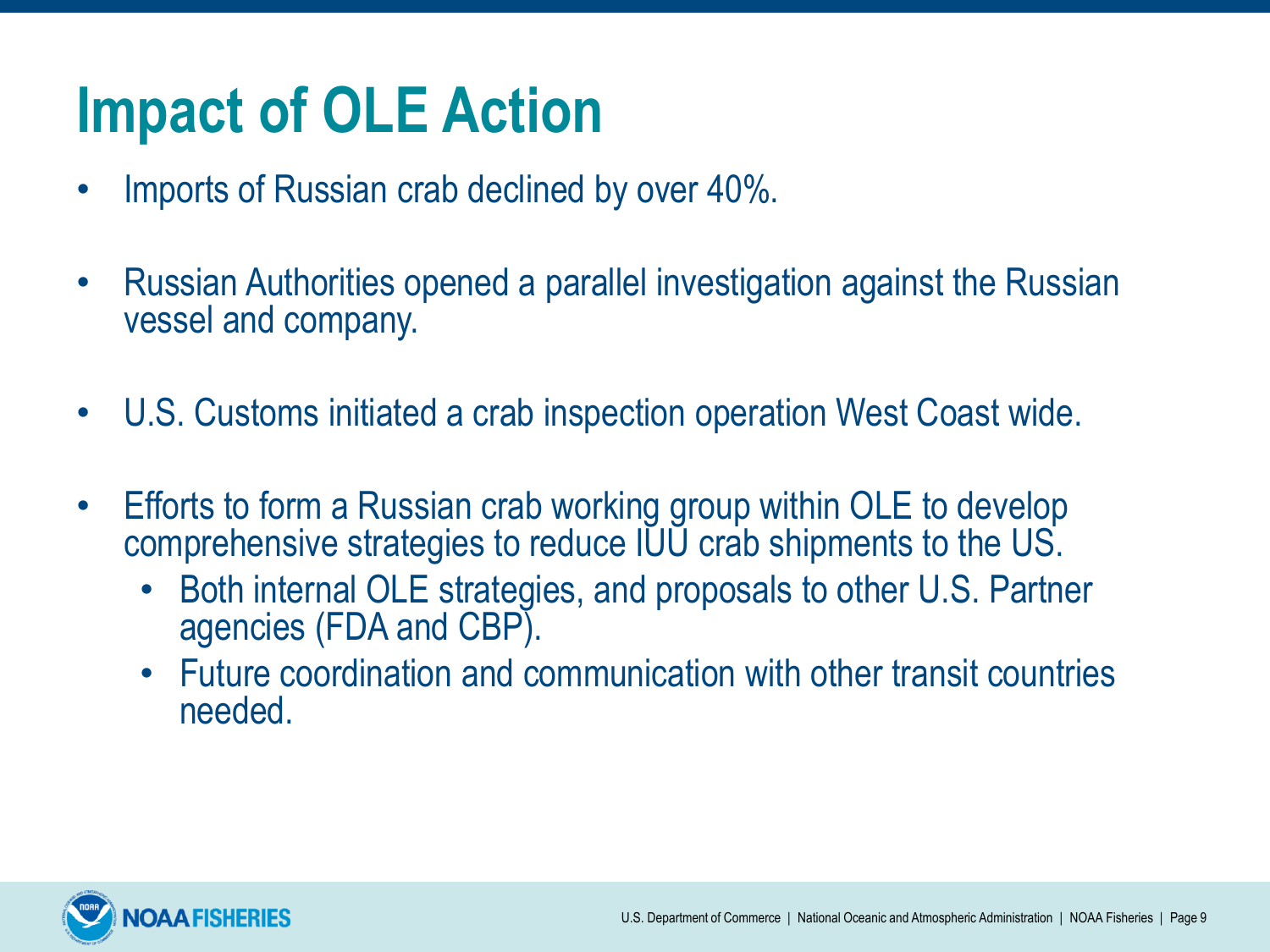### **Impacts**

- Importers keep much more thorough documentation on their imports and we do not see product listed as being produced in Japan, Korea, or Hong Kong as was a problem in the past when importers did not know or wanted to hide the Russian producer.
- After over 6 years of negotiations / discussions, the U.S. Government finalized an IUU Agreement with Russia that will allow direct NOAA OLE communication and information sharing with our fisheries investigators / enforcement entities in Russia.